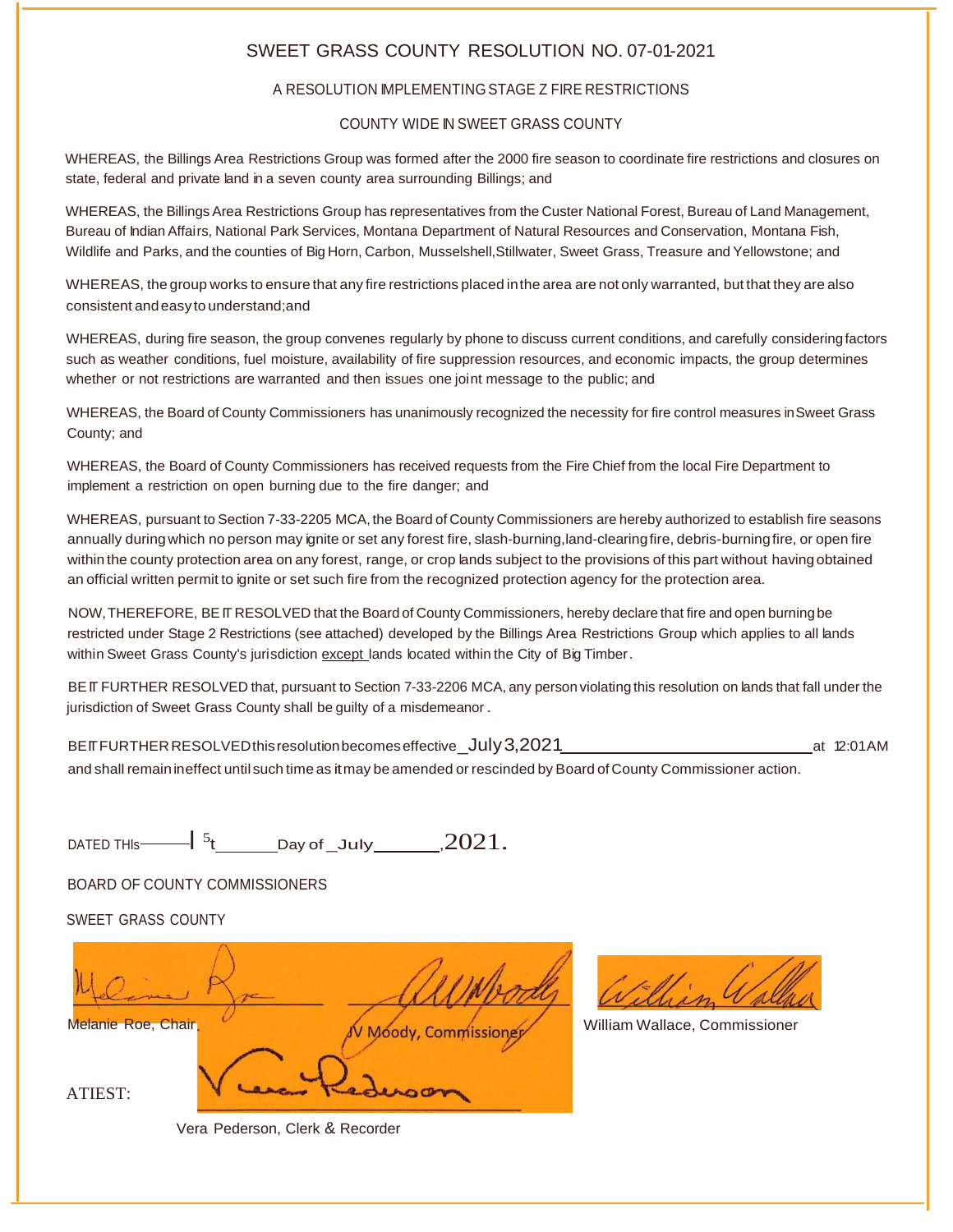SWEET GRASS COUNTY Filed  $lp$  *!*  $Oj$  1 At J. : O  $/$  */tur* . -1o:r':'lo ree. :fl o.ov r-091:::::⇒ Vera Pederson, Clk & Rcdr ByC.(-:;t· <sup>4</sup>*UfV ,r\.* l 'h--tVl·J?,:-\..L,

## **STAGE 2**

## **FIRE RESTRICTIONS**

#### **EFFECTIVE 12:01AM**

## **\_Saturday, July3rd,2021**

**Implemented by the Sweet Grass County Board of Commissioners**

**Pursuant to Adoption of Resolution \_07-01-2021 \_**

## **The following acts are prohibited until further notice:**

- 1. Building maintaining, attending , or using a fire or campfire.
- 2. Smoking , except within an enclosed vehicle or building, a developed recreation site or while stopped in an area at least three feet in diameter that is barren or cleared of all flammable materials.
- 3. The following acts are prohibited from 1:00 p.m. to 1:OO a.m.:
	- o a. Operating any internal combustion engine.
	- o b. Welding , or operating acetylene or other torch with open flame.
	- o c. Using an explosive.

A one-hour foot patrol in the work area is required following cessation of all activities as identified in #3 above.

4. Operating motorized vehicles off designated roads and trails.

## **Exemptions:**

- 1. Persons with a written permit that specifically authorizes the otherwise prohibited act.
- 2. Persons using a device fueled solely by liquid petroleum or LPG fuels that can be turned on and off. Such devices can only be used in an area that is barren or cleared of all overhead and surrounding flammable materials within 3 feet of the device.
- 3. Operating generators with an approved spark arresting device within an enclosed vehicle or building or in an area that is barren or cleared of all overhead and surrounding flammable materials within three feet of the generator .
	- 3g. Agriculture harvesting, and off road activities associated with the agricultural operations (e.g. maintaining livestock, watering facilities, etc). Farmers and ranchers are encouraged to keep harvesting equipment in good working order to prevent sparks, provide spark arrestors, and to carry firefighting tools with them while harvesting and tending to other agriculture operations off road.
- 4. . Operating motorized vehicles on designated roads and trails.
- 5. Emergency repair of public utilities and railroads as per attached conditions .
- 6. Persons conducting activities in those designated areas where the activity is specifically authorized by written posted notice.
- 7. Any Federal, State, or local officer, or member of an organized rescue or firefighting force in the performance of an official duty.
- 8. . All land within a city boundary is exempted.
- 9. Other exemptions unique to each agency/tribe .